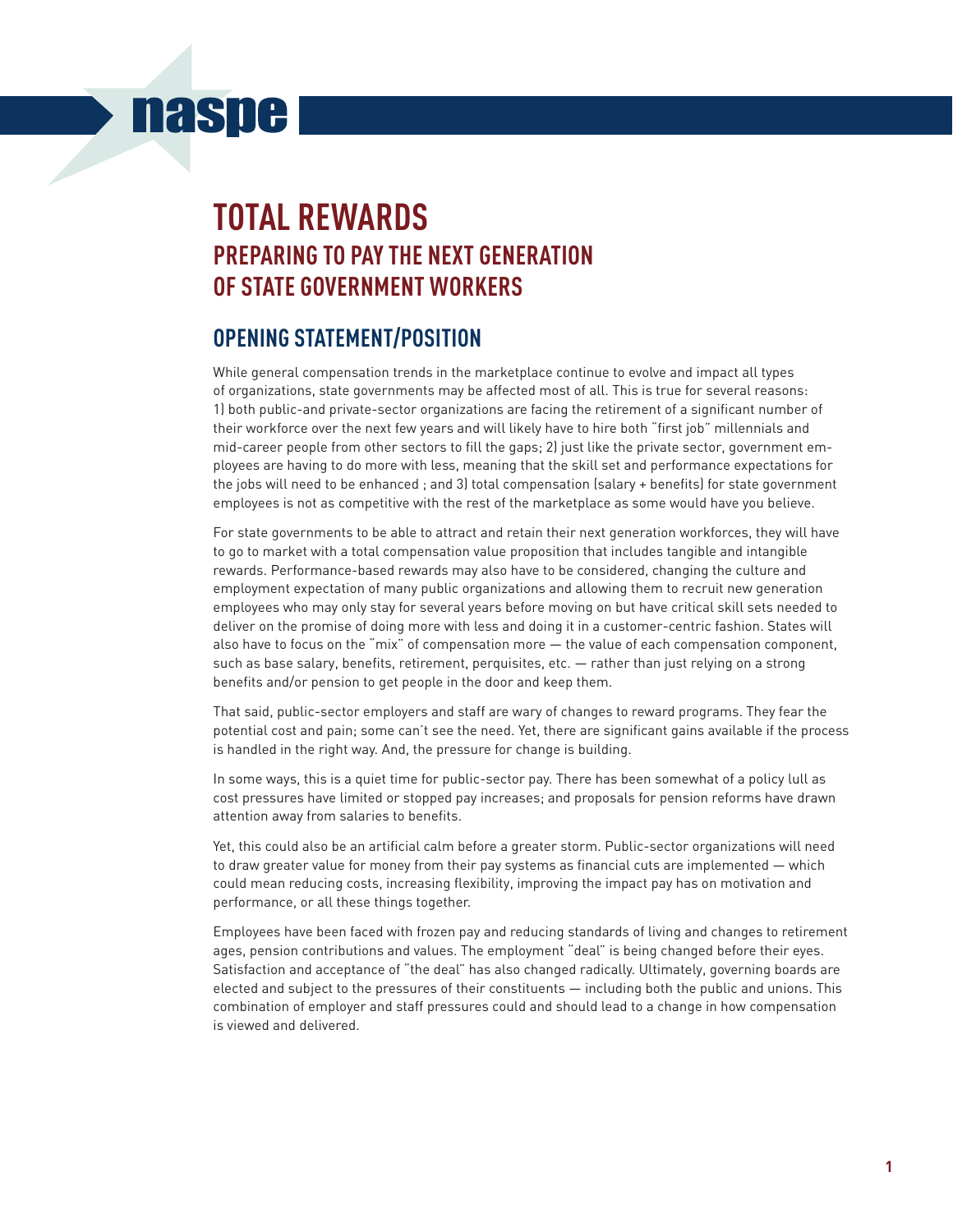#### **background**

**nasne** 

The news media, politicians and public opinion is often drawn on political lines, with conservative editorial pages often taking the side of Legislatures/Governors and the more liberal media taking the side of public-sector employees and their unions. As long as economic times are a challenge, unemployment remains high and state, city and county budgets are "in the red," these stories will continue to stay in the news cycle.

There is significant debate on the definition of what is fair and appropriate compensation for public-sector employees. The guidance typically provided in the private sector by revenue isn't present in the public sector; however, there are other measures of value that can be used — for example, meeting project goals, customer satisfaction measured by surveys, and internal efficiency targets.

Budgets are tight or decreasing, while citizens' expectations of services and the more efficient use of taxpayer dollars is rising. Pay delivery will be the key going forward, not pay structures that emphasize annual step increases or reward time in grade. Given the slow or seemingly nonexistent movement (adjustment) of pay structures and the tightness and difficulty with budgets to help with the retention of employees, state governments are looking for better and more flexible ways to allocate salary budgets — especially to those employees who deserve it most, either by performing at higher levels, bringing critical skill and behavioral sets to the table, and/or demonstrating high customer competencies. Also, the "mix" of cash and benefits is getting addressed more often now than ever before. While keeping the total reward expenditure the same, it is becoming more prevalent that the allocation between cash and benefits is changing. Indeed, a defined benefit pension plan is of little value with a more highly portable, mobile workforce.

When recruiting employees at any level, state governments and other public-sector employers have typically drawn on the possibilities for better work-life balance and flexible working schedules to offset lower pay compared to the private sector. This is a mistake in current times. What attracts both Generation Y candidates and longer-tenured private-sector candidates is the possibility for challenge provided by the scale and complexity of the work, combined with the prospect of making a real and personal impact on more than just the bottom line. States will have to decide whether they are going to continue to try and "buy and hold" employees for the long term or "hire and train" employees with the understanding that many new employees will only stay for several years at most.

Rather than positioning a job as in the public sector, state governments may be more successful recruiting candidates at all levels by taking a page from the private sector and marketing and branding it, for example, as a role working in one of the largest financial services organizations on one of the biggest transformation projects of its kind. There is also, of course, a minimum in terms of salary for these candidates, and they particularly value the opportunity to earn performance related pay although there have to be clear objectives with measurable metrics for this to work most effectively.

It should be remembered that pay programs alone do not lead change efforts, they only support and reinforce them. Change will always be led by leadership of the organization, the vision they promote, and the perceived opportunity to make a difference in the organization. The key employment proposition will not be pay, but impact.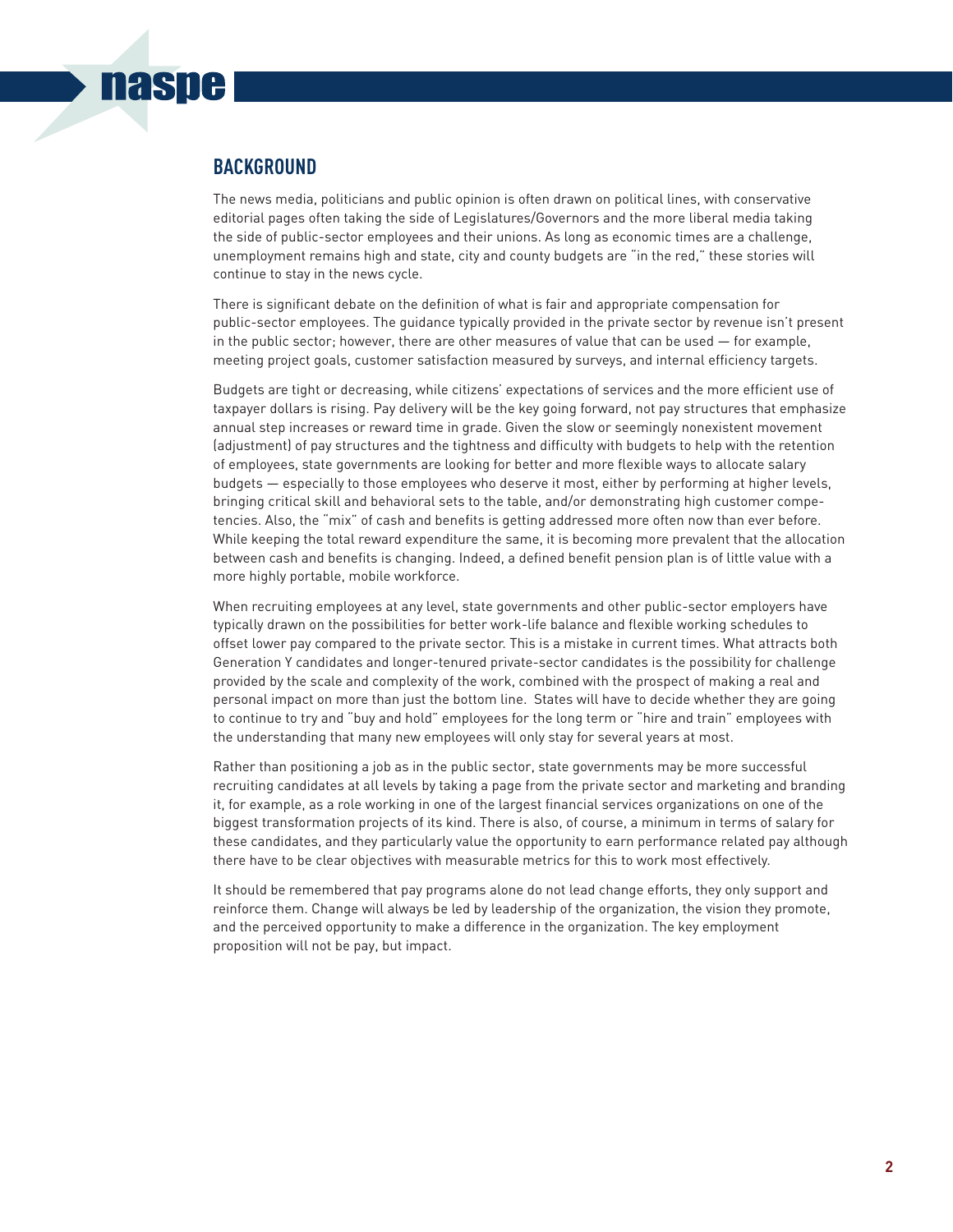## **Public-Sector Compensation: Perception vs. Reality**

All too often public sector organizations follow the mantra that as long as benefits are strong, then salary does not need to be competitive. Indeed, employees in the public and private sectors have been/are compensated differently over the course of a career. Following is a look at some assumptions for a career earnings comparison focusing on base salary and the retirement benefit:

| <b>Assumption:</b>            | <b>Private Sector</b> | <b>Public Sector</b> |
|-------------------------------|-----------------------|----------------------|
| Age at Hire                   | 25                    | 25                   |
| Salary at Hire                | \$40,000              | \$36,000             |
| <b>Annual Salary Increase</b> | $4.00\%$              | 3.00%                |
| <b>DB</b> Formula             | 1.50%                 | $2.00\%$             |
| Rate of Return (DC)           | 7.50%                 | 7.50%                |
| Employer Contr. (DC)          | $4.00\%$              | $0.00\%$             |
| EE Contr. (DC)                | 6.00%                 | 3.00%                |

As shown, the public sector employee shown in the table above will earn less salary than a private sector employee over the course of a career. The result — shown below — is lower retirement income, despite the above median pension benefit formula.

| Result:                                                                                                                                                                                                      | <b>Private Sector</b>                               | <b>Public Sector</b>      |
|--------------------------------------------------------------------------------------------------------------------------------------------------------------------------------------------------------------|-----------------------------------------------------|---------------------------|
| <b>Retirement Age</b><br><b>Years in Retirement</b><br><b>Career Earnings</b>                                                                                                                                | 65<br>20<br>\$3,993,061                             | 65<br>20<br>\$2,831,879   |
| <b>Pension Annuity</b><br><b>Pension Total Benefit</b>                                                                                                                                                       | \$76,734<br>\$1,534,678                             | \$68,864<br>\$1,377,281   |
| Defined Contribution Annuity (ER Contributions Only)<br>Defined Contribution Total Benefit (ER Only)<br>Defined Contribution Annuity (ER + EE Contributions)<br>Defined Contribution Total Benefit (ER + EE) | \$50,653<br>\$1,013,063<br>\$126,633<br>\$2,532,569 | ٠<br>\$29,608<br>\$59,160 |
| Grand Total - Career Earnings Plus Retirement<br>DB Only for Private and Public Sector                                                                                                                       | \$5,527,740                                         | \$4,209,160               |
| <b>Grand Total - Career Earnings Plus Retirement</b><br>Private Sector - DC Only, Public Sector - DB + DC                                                                                                    | \$6,525,720                                         | \$4,801,320               |

Relying on the strength of the retirement benefits package — perceived or actual — may not be enough.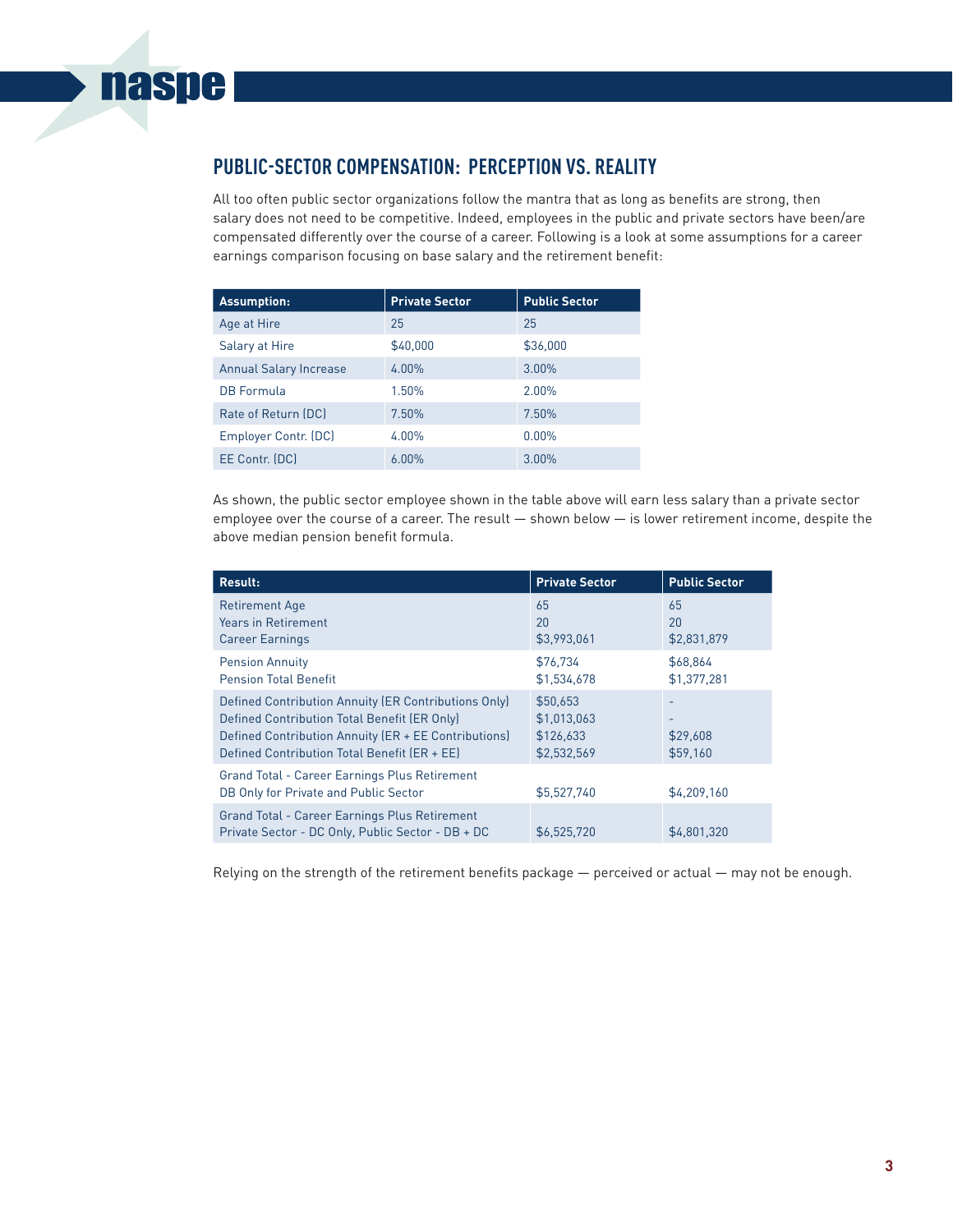The chart below shows the total compensation picture for a \$50,000/year salary employee at a State that has a strong benefits program (including retirement, healthcare, etc.), but pays salaries at P25 of the private sector market.



Consider here the healthcare benefit: employee contributions toward the cost of coverage are the sole basis for determining value, when in reality healthcare costs occur at two events, not just one:

- 1. At the pay check (contribution to premium)
	- − Employee coverage only
	- − Employee and family

**naspe** 

2. At the point of service (co-pay, out-of-pockets, deductibles, maximums, etc.)

Both of these events need to be considered when determining the overall level of competitiveness. The Affordable Care Act will not only impact these Cadillac plans, but may also impact an organization's approach to healthcare in the future.

The discussion above shows that some or all of the following elements are often missing in the debate about public-sector compensation:

- 1. It is not done within the context of total remuneration (salary AND benefits)
- 2. It is not done within the context of a clearly defined labor market (which segments are our attraction and retention targets)
- 3. There is a lack of understanding that "one size does not fit all" (employees are expecting a different "mix" of packages depending on their demographic)
- 4. It is not done within the context of a sound and defensible compensation philosophy (against which markets do we compare and at what levels in that market are we positioned)

The balance of this brief puts these challenges in context with some suggestions for action.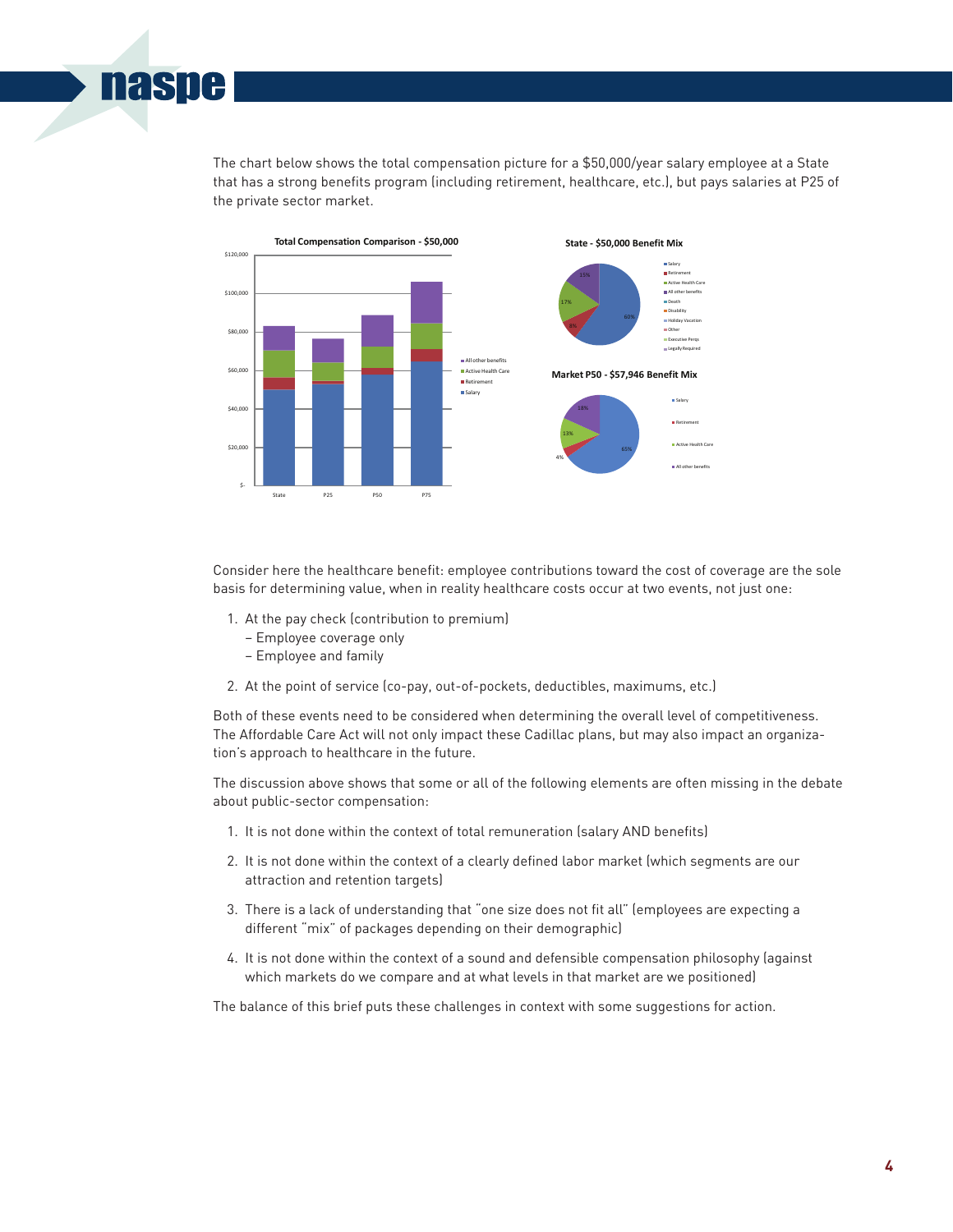#### **examples of where we might see this action today:**

#### **State of Utah**

**nasne** 

Issues: What is the best appropriate salary/benefit mix that balances fiscal responsibility with market competitiveness? Where Utah is not competitive with the market, what immediate and long-term options should it consider in reorganizing its total compensation mix?

Findings: The State's **total compensation** program is market competitive when compared to both the private sector and a regional peer group of states (their defined comparator market).

- − **Cash compensation** lags the market by an average of 10 percent.
- − **Benefits** are at or above the median of both markets for all employees, driven by strong retirement and health care programs.
- − **Total compensation** is at or below the median of the market, as the higher benefits program value does not fully offset the low cash compensation.

Actions: To balance out the mix of total compensation while trying to remain competitive overall, Utah has introduced a new retirement program that provides a competitive benefit while also addressing long-term costs; increased employee cost sharing in the healthcare program; and provided salary adjustments on a more proactive basis.

#### **State of Tennessee**

Issues: How does the State transform its culture from a service-based system to a performance-based system, thereby improving its ability to recruit, retain and reward top talent in State government? Key challenges included creating fiscally viable and market competitive alternatives to the current retirement, retiree health care, sick leave and longevity pay programs.

Findings: The State's **total compensation** program approximates the market median when compared to the Tennessee employer market, which provides the opportunity to recalibrate the mix of pay to be better aligned with high performing organizations.

Actions: Tennessee has developed a three-year plan for transforming its compensation program. Changes include introducing pay for performance, pension reform, enhanced life and disability benefits, and conducting annual reviews of the compensation structure.

### **Addressing the Challenges, Finding Success**

The following are trends in the marketplace, some of them not so new:

#### **Reward Strategy**

- 1. More consistent reward strategies and designs within organizations/enterprises may be deviations, but will be more thoughtful and support centralized and/or consistent administration
- 2. Performance measures balanced between short-term and long-term and between quantitative and qualitative
- 3. More focus on the total investment made in an employee the various combined elements of reward rather than each individual compensation element, including soft costs like training and development
- 4. The perspective around compensation is changing from one of "cost" (an expense that must be minimized) to one of "investment" (that creates future value). Just changing this vocabulary can help to shift the culture and focus the organization on sustainable programs.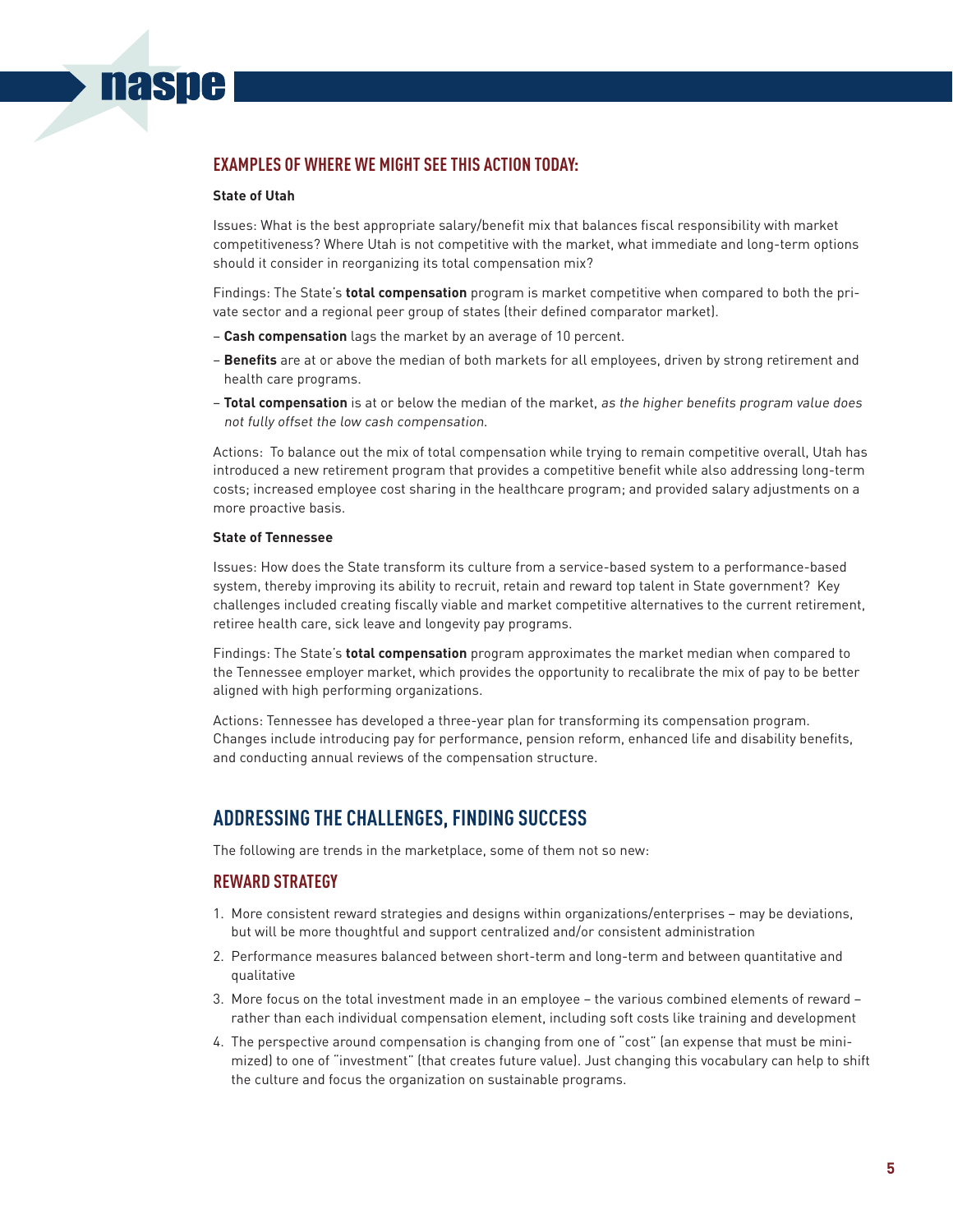#### **Reward Design**

**naspe** 

- 1. Shifting emphasis from managing base pay to managing total compensation
- 2. Renewed focus on leveraging total rewards, particularly career development, design of meaningful work, improving work climate and non-financial recognition. For example, consider creating a recognition program with just 1% of the salary budget instead of spreading around a 3% general salary increase. Regular recognition by way of in-kind rewards (modestly denominated gift cards, an extra day off, a training program) can increase employee engagement, encouraging the incremental effort that lifts organization performance. Predictably, there will be skeptics criticizing this use of "public money." A cost-benefit analysis can be used to change their opinion.
- 3. Introducing flexibility and choice in benefit programs so employees are able to choose the right level of benefits based on their needs. For example, offering a range of health care programs from both a cost and coverage perspective.
- 4. Accounting for both the management and employee perspective in the development and design of reward programs.

#### **Reward Implementation**

- 1. More focus on reward program implementation and communication rather than reward program design. The best-designed program poorly implemented has less impact than a program that delivers on fairly defined results.
- 2. More performance-based differentiation of pay than treating all employees the same. This can even be tailored to specific job families or specific jobs based on specific needs. The key is to be and stay flexible, just like the new generation of employees.
- 3. Line manager-led program implementation and involvement versus solely Human Resources-led initiatives.
- 4. Sustained and consistent senior leader messaging rather than ad-hoc reward communications about pay. This can be bolstered by regular communication on the value of the reward package through Total Compensation Statements.

None of these changes can occur overnight – in some cases, it will require modifications to state legislation – so expect at least three-five years to build the case, make the change, and implement. It is also imperative that the Governor and the Legislature support any change to make it happen. This can be challenging in itself as administrations and elected officials often change every few years.